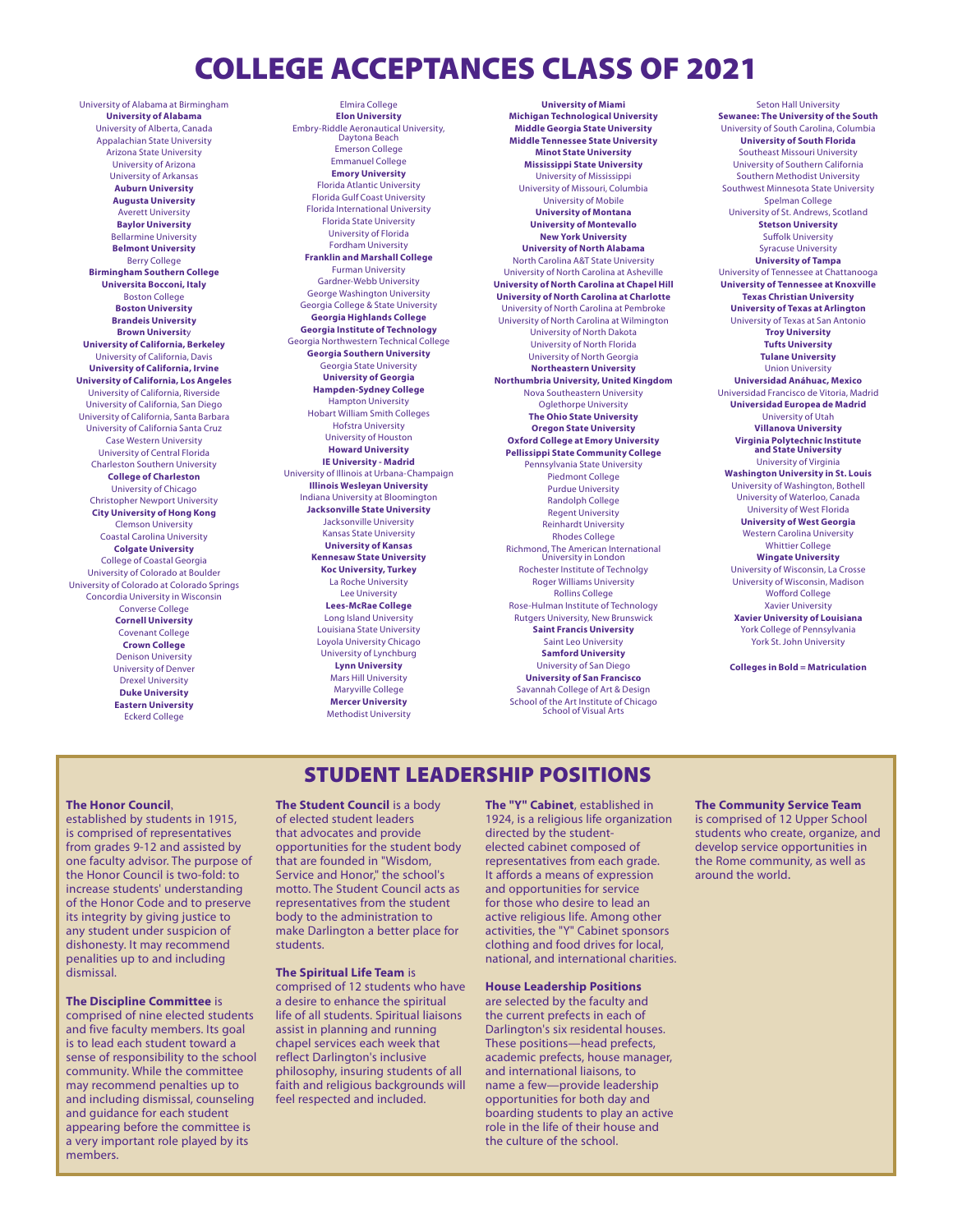

1014 CAVE SPRING ROAD ROME, GEORGIA 30161-4700 706-236-0438; FAX 706-236-0443 www.darlingtonschool.org

smoss@darlingtonschool.org ibrewer@darlingtonschool.org mcrawford@darlingtonschool.org

# **2021-22 College Admission Profile**

#### **History and Philosophy**

Established in 1905, Darlington School is an independent, coeducational, college-preparatory school for students in grades PK-12 and PG, with boarding beginning in grade 9.

The school emphasizes traditional studies and expects its students to develop competence in English, mathematics, history, science, a foreign language, technology, and an appreciation of the fine arts. Darlington seeks to develop the best of academic and social growth for each of its students. Darlington's philosophy is best stated in the school's motto: Wisdom more than Knowledge, Service beyond Self, Honor above Everything.

Darlington admits academically qualified students without regard to race, color, religion, gender, sexual orientation, national or ethnic origin, or disability to all the rights, privileges, programs, and activities generally accorded or made available to students at the school.

#### **Student Body**

Darlington has an ethnically, racially, geographically, and socioeconomically diverse student body. Approximately 52% of the students receive need-based financial aid. While the majority of the students come from the Southeast, in 2020-21, students were enrolled from 15 states (Alabama, Arizona, Arkansas, Florida, Georgia, Kentucky, Louisiana, Maryland, New Hampshire, New Jersey, North Carolina, Pennsylvania, South Carolina, Tennessee, Texas, and from 29 countries (United States, Australia, Bahamas, Brazil, Canada, Cayman Islands, China, Dominican Republic, Finland, Germany, Haiti, India, Ireland, Jamaica, Republic of Korea, Netherlands, Nigeria, Peru, Poland, Saudi Arabia, South Africa, Spain, Sweden, Taiwan, Thailand, Turkey, United Kingdom, Venezuela, and Vietnam).

#### **College Attendance**

Traditionally, all graduates attend college - 97% entering four-year institutions and 3% entering two-year institutions. The 116 graduates of the Class of 2021 received acceptances from 182 different colleges and universities and attended 75 different colleges in 23 states, the District of Columbia, and Australia. These are listed on page four of this profile. 24% will attend college in Georgia; 39% in other Southeastern states; and 35% outside of the Southeast.

#### **College Scholarships**

Fifty members of the Class of 2021 were offered 105 academic, athletic, and special achievement scholarships valued at \$6,137,200. Georgia HOPE Grants are not included in this figure.

## **Pattern of School Year**

Darlington operates on a schedule of two 18-week semesters, with examinations at the end of the school year.

## **Enrollment Statistics and Class Size**

Accreditation ................ Southern Association of Colleges and Schools Southern Association of Independent Schools

#### **Membership in the Following**

National Association for College Admission Counseling, Southern Association for College Admission Counseling, Association of College Counselors in Independent Schools, The College Board, National Association of Independent Schools, Georgia Independent School Association, Atlanta Area Association of Independent Schools, The Association for Boarding Schools, Small Boarding School Association, Southeastern Association of Boarding Schools, Secondary School Admissions Test Board, Georgia High School Association, The Cum Laude Society, Council for Spiritual and Ethical Education

#### **Advanced Placement Courses**

Darlington offers Advanced Placement courses in 22 areas, which are found in the Program of Studies on page three of this profile. All students enrolled in AP courses are required to take AP exams in those subjects.

Students must have a 90 or higher average in previous course and recommendation of teacher. Freshmen are generally limited to one AP course; sophomores to two; juniors and seniors to four.

Occasionally exceptions may be made. In 2020-21, 55% of the students took AP courses and exams.

### **Honors Courses**

Darlington offers Honors courses in English, math, social studies, sciences, and foreign languages. These courses are designated as such on the transcript. High school subjects taken in the eighth grade receive high school credit.

**SAMUEL G. MOSS III '63 Dean of College Guidance** 

> **IVY H. BREWER** Associate Dean of College Guidance

**MADGE B. CRAWFORD '84 College Guidance Office** Administrator

**COLLEGE ADVISORS** John E. Cox **Brantley D. Evans** Michael J. Hudson '94 Tara K. Inman Jennifer Luitwieler **Bryan Kelly McDurmon** Kathryn R. O'Mara

Chadrick E. Woods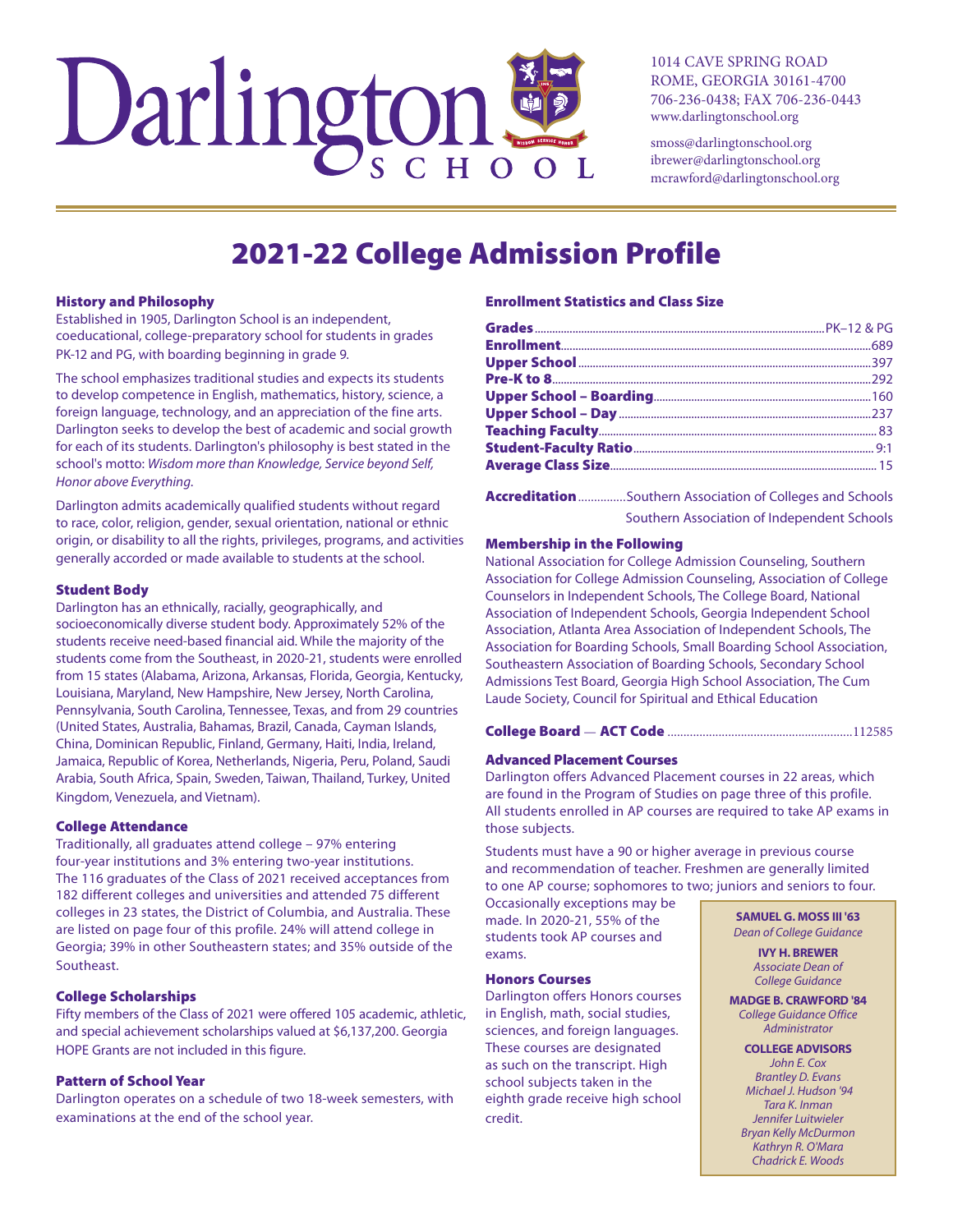

#### Graduation Requirements and Course of Study

Darlington has one graduation award, the diploma, which carries with it the school's recommendation to college. The minimum program of study leading to graduation includes 23 units, 19 of which must be in the major academic subjects, as follows. Darlington does not participate in any dual enrollment or early graduation programs.

| English               | 4 units | <b>Fine Arts</b>         | 1 unit      |
|-----------------------|---------|--------------------------|-------------|
| <b>Mathematics</b>    | 4 units | <b>Electives</b>         | 4 units     |
| Science               | 3 units | Health/PE                | 1 units     |
| <b>History</b>        | 3 units | <b>Community Service</b> | 15 hrs/year |
| <b>World Language</b> | 3 units |                          |             |

The minimum mark credited toward graduation is 70, and no student will be eligible for graduation who does not in his/her final year pass all major subjects.

#### Community Service Graduation Requirements

All students are required to complete 15 hours of community service each year. Students may meet this requirement by participating in school-sponsored servant leadership opportunities after school and on weekends. Students may also accumulate hours of service through non-school-related opportunities as long as they provide documentation from the organization served.

#### Standard Course Load

All underclassmen are required to take a minimum of six classes each year; seniors are required to take a minimum of five classes. Students may take a maximum of seven courses.

#### Grading Scale

Grading is numerical; letter grade equivalents and grade points are as follows:

| A         | $=$ | 100-90 (Excellent)                      |     | 4.0 grade points |
|-----------|-----|-----------------------------------------|-----|------------------|
| B         | $=$ | 89-80 (Very Good)                       |     | 3.0 grade points |
| C         | $=$ | 79-70 (Satisfactory)                    | $=$ | 2.0 grade points |
| E         | $=$ | Below 70 (Failing)                      | $=$ | 0.0 grade points |
| <b>WP</b> | $=$ | Withdrawn from course with passing mark |     |                  |
|           |     |                                         |     |                  |

 $WF =$  Withdrawn from courswas failing mark

Honors and AP marks are weighted five points for grade-point averages (GPA). Course grades reported on transcripts are unweighted.

### E. L. Wright Awards

E. L. Wright Awards are presented each year to the students with the highest average in each course. The award is noted on the recipient's transcript.

#### Adjustments Due to COVID-19

As a result of the Coronavirus pandemic shutdown, Darlington School adjusted to an online, asynchronous platform in March of 2020. A hybrid learning approach was used for the 2020-2021 school year. Students who could not be on campus had both synchronous and asynchronous opportunities to stay engaged with their courses.

The Darlington grading scale has not changed.

A full range of courses were available. For the 2021-2022 school year, learning will be entirely on campus and in person.

## Class Rank

Due to the rigorous nature of our program, Darlington does not rank its students. Given the size and makeup of our student body, slight variations in GPA can make a significant difference in class rank. A student's cumulative GPA is reported to colleges instead of class rank.

#### Disclosure of Conduct Records

As a NACAC member, Darlington will, when requested on the institution's application, report student conduct records to colleges — including, but not limited to, serious disciplinary violations, honor violations, probation, suspension, and dismissal.

## Advanced Placement Exams 2021

In 2021, 221 students, 55% of Darlington's students, participated in the Advanced Placement Program and took a total of 520 AP exams; 46.5% of the exams were scored 3 or higher\*. In 2021, Darlington had 52 AP Scholars, 7 AP Scholars with Honor, 9 AP Scholars with Distinction, and 4 AP National Scholars, for a total of 52 AP Scholars. *\*Note: These scores are much lower than usual—certainly an anomaly. In this COVID year, 16% of our AP students were studying remotely and took the exams remotely and only 84% were present in the classroom. The 16% who were studying remotely comprised many of those who were taking the largest number of AP Exams, especially our international students.*

#### Unweighted Grade Distribution Percentages by Department

|                  | А      | B      |        | F     |
|------------------|--------|--------|--------|-------|
| English          | 58.80% | 30.60% | 10.60% | 0.00% |
| <b>History</b>   | 65.38% | 31.67% | 2.94%  | 0.00% |
| Math             | 66.24% | 27.99% | 5.56%  | 0.21% |
| Science          | 65.82% | 27.73% | 6.05%  | 0.39% |
| Language         | 62.90% | 26.61% | 10.48% | 0.00% |
| <b>Fine Arts</b> | 96.72% | 3.28%  | 0.00%  | 0.00% |

## Class of 2021 – Averages – SAT & ACT Scores & GPA's

## (Test Optional)

Most Darlington seniors took either an ACT or an SAT or both during the year. With so many colleges becoming test-optional, many seniors chose to report scores to some colleges and not to others. We have no way of determining which scores were submitted where.

| Quintile        | CR  | M   | Total | <b>ACT</b> | <b>GPA</b> |
|-----------------|-----|-----|-------|------------|------------|
| 1st             | 653 | 684 | 1336  | 28         | 99.83      |
| 2 <sub>nd</sub> | 625 | 610 | 1236  | 24         | 96.17      |
| 3rd             | 589 | 568 | 1157  | 21         | 93.29      |
| 4th             | 524 | 527 | 1051  | 19         | 89.98      |
| 5th             | 509 | 505 | 1013  | 16         | 84.90      |

## Class of 2021 – SAT Score Ranges – Middle 50% of Scores

## Class of 2021 – ACT Score Ranges - Middle 50% of Scores

Composite..............................................................................................18-26